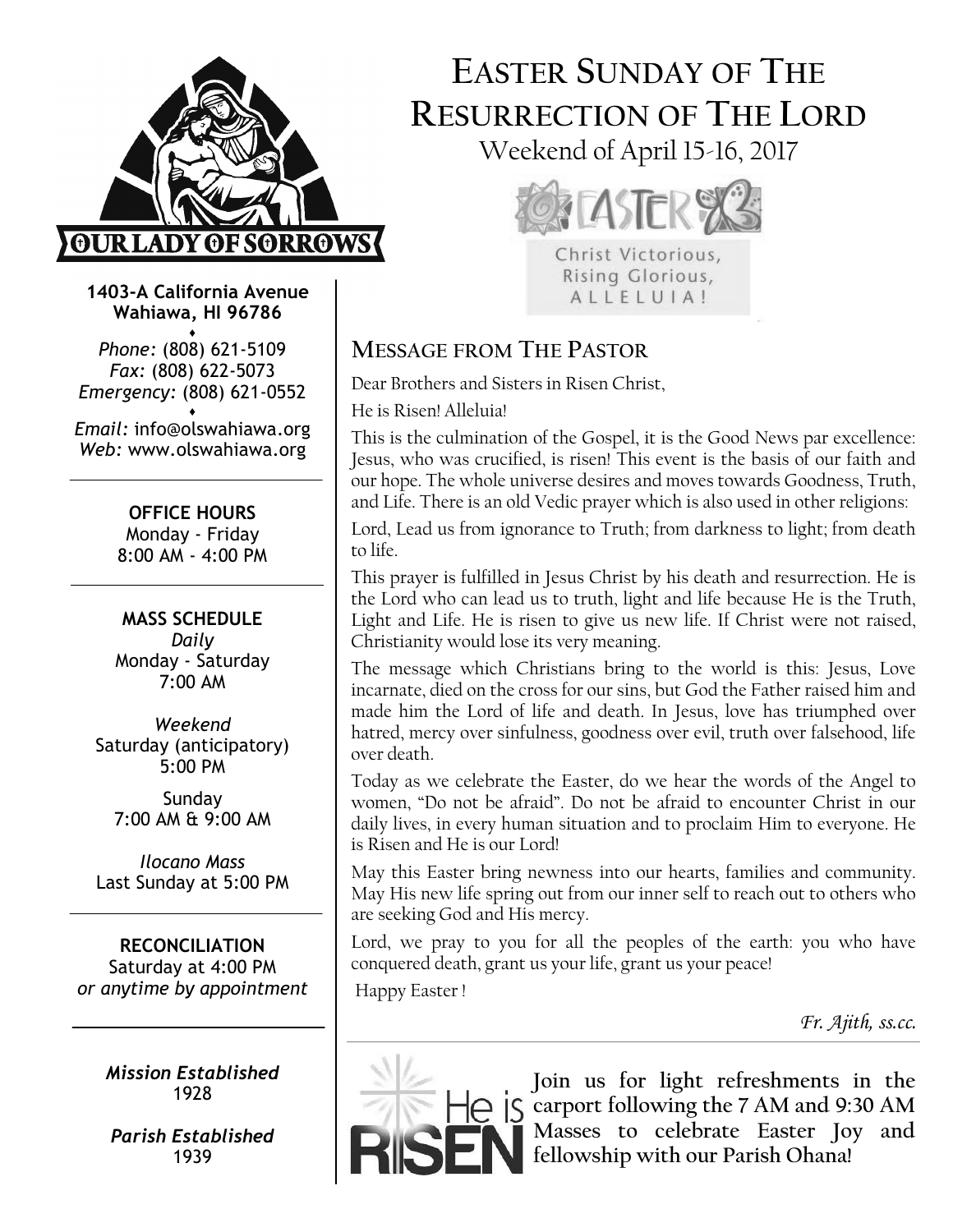### WEEKLY CALENDAR

| Apr 15 (Sat)        | The Easter Vigil in The Holy Night<br>8:00pm<br>Mass                                                                                                                                                      |
|---------------------|-----------------------------------------------------------------------------------------------------------------------------------------------------------------------------------------------------------|
| <b>Apr 16 (Sun)</b> | <b>Easter Sunday of The Resurrection of The Lord</b><br>7:00am<br>Mass<br>9:30am Mass w/ Infant Baptism<br>10:15am FCC Mtg (PH)<br>10:30am WGH-LTC Pry Svc                                                |
| Apr 17 (Mon)        | <b>Monday Within the Octave of Easter</b><br>6:30pm Middle School Ministry (Lib)<br>7:00pm EPIC Young Adult Faith Sharing (CH)                                                                            |
| Apr 18 (Tue)        | <b>Tuesday Within the Octave of Easter</b><br>7:00pm Building Committee Mtg (PH)                                                                                                                          |
| Apr 19 (Wed)        | <b>Wednesday Within the Octave of Easter</b><br>6:30pm Youth Ministry Class (Rm 8)<br>7:00pm Pastoral Council Mtg (PH)                                                                                    |
| Apr 20 (Thu)        | Thursday Within the Octave of Easter<br>9:00am Craft Guild (PH)<br>10:00am Charismatic Prayer Group (Lib)<br>11:00am +Melvin Lopes Sr. Funeral Svc (MMP)<br>Stewardship Committee Mtg (Conf Rm)<br>7:00pm |
| Apr 21 (Fri)        | <b>Friday Within the Octave of Easter</b>                                                                                                                                                                 |
| Apr 22 (Sat)        | <b>Saturday Within the Octave of Easter</b><br>6:00pm Krispy Kreme Fundraiser                                                                                                                             |
| Apr 23 (Sun)        | 2nd Sunday of Easter<br><b>Divine Mercy Sunday</b><br>10:00am Exposition & Adoration<br>10:30am Religious Education Classes<br>12:00pm Benediction                                                        |

∗OLS = Our Lady of Sorrows / CH = Church / PH = Parish Hall / Lib = Library / Sch = School MMP = Mililani Mortuary Park / WGH = Wahiawa General Hospital

#### **OBITUARY: MAY THEY REST IN PEACE**

**+Melvin Lopez** Apr. 20 11:45am Funeral Svc – MMP **+Petra Villegas** Apr. 25 6:30pm Wake Svc – MMP<br>Apr. 26 10:15am Funeral Svc – M 10:15am Funeral Svc - MMP **+Sharon Omalza** 6:30pm Wake Svc – MMP **+Felix Icuspit** May 5 10:15am Funeral Svc – MMP **+Vilma Felipe** May 22 6:30pm Wake Svc – MMP May 23 9:30am Funeral Mass – OLS **+Jimmy Laguana** May 25 7:00pm Funeral Mass – OLS **+John Bajo** May 27 6:00pm Wake Svc – MMP





**Acts 10:34, 37-43**  Everyone who believes in him will receive forgiveness of sins through his name.

**Colossians 3:1-4**  If you were raised with Christ, seek what is above.

**John 20:1-9**  On the first day of the week, Mary of Magdala came to the tomb early in the morning.

> **Matthew 26:14-27:66**  The Passion and death of our Lord Jesus Christ.

NEXT SUNDAY'S READINGS [Liturgical Color: White] Acts 2:42-47 · 1 Peter 1:3-9 · John 20:19-31

### **STEWARDSHIP OF TREASURE**

| Weekend of April 8-9, 2017      |            |  |
|---------------------------------|------------|--|
| <b>OFFERINGS</b>                |            |  |
| <b>Sunday Offering</b>          | \$6,323.00 |  |
| <b>Catholic Relief Services</b> | 1.00       |  |
| Living Stations                 | 512.00     |  |
| Easter                          | 686.00     |  |
| Holy Land (Good Friday)         | 30.00      |  |
| <b>MISCELLANEOUS OFFERINGS</b>  |            |  |
| Wedding/Funerals                | 1,100.00   |  |
| Property Insurance              | 65.00      |  |
| Flower Fund                     | 1,016.00   |  |
| <b>Mass Intention</b>           | 50.00      |  |
| <b>OTHERS</b>                   |            |  |
| Candles                         | 387.01     |  |
| FIF Pledge Payments             | 925.00     |  |
| Moholo for your generogity      |            |  |

Mahalo for your generosity!

Offertory Envelopes: Please call the bookkeeper at 621-5109 ext. 9720 if you are in need of a new box.



We prayed, fasted and gave alms-and now we celebrate Easter joy! Out Lenten journey with CRS Rice Bowl ends as we encounter our risen Lord. 40th ANNIVERSARY Don't forget to turn in your CRS Rice Bowls.

# Social Ministry Update

### **We are in need of the following items:**

**Rice Canned Fruit Canned Green Beans Pork and Beans**



Food Pantry Donations Needed

Jesus Christ is Risen Today! Alleluia!

#### TODAY'S READINGS [Liturgical Color: White]